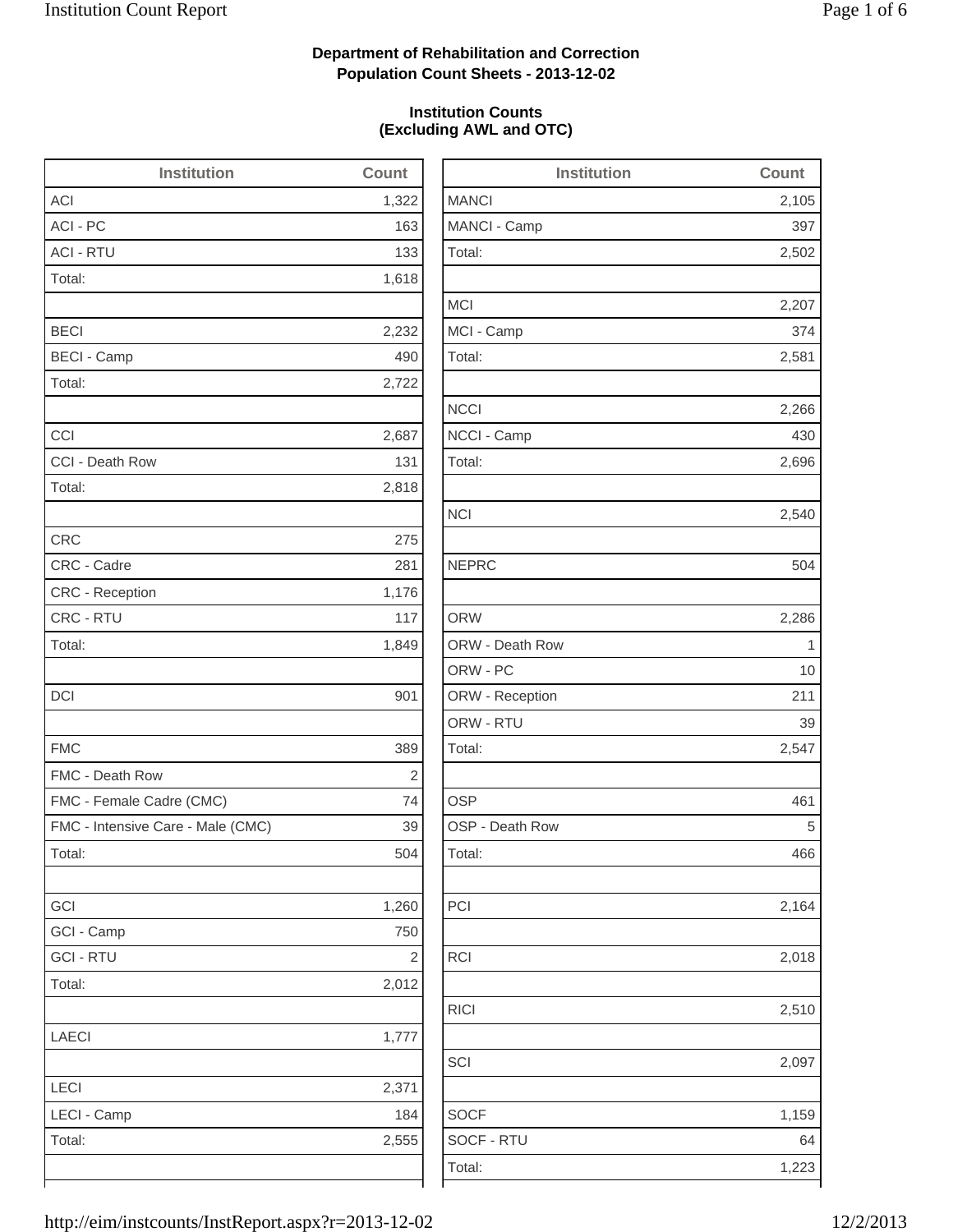## Institution Count Report Page 2 of 6

| <b>LOCI</b>              | 2,270 |
|--------------------------|-------|
|                          |       |
| <b>LORCI</b>             | 136   |
| <b>LORCI - Cadre</b>     | 212   |
| <b>LORCI - Reception</b> | 943   |
| Total:                   | 1,291 |
|                          |       |
| <b>MACI</b>              | 1,050 |
| <b>MACI - Minimum</b>    | 1,250 |
| MACI - Youth             | 20    |
| Total:                   | 2,320 |

|                  | <b>Total Population:</b> | 50,604 |
|------------------|--------------------------|--------|
|                  |                          |        |
| Total:           |                          | 1,419  |
| <b>WCI - RTU</b> |                          | 51     |
| <b>WCI</b>       |                          | 1,368  |
|                  |                          |        |
| <b>TOCI</b>      |                          | 1,177  |
|                  |                          |        |
| Total:           |                          | 1,523  |
| TCI - Camp       |                          | 440    |
| <b>TCI</b>       |                          | 1,083  |

\* The Total Population includes 37 Offenders with Reason Codes 30 & 31. \*\* The Total Population includes 26 Offenders with Reason Code 0A.

#### **Male Population by Security Level (Include AWL and Exclude OTC)**

| <b>Security Level</b>  |                   | <b>Body</b> | <b>AWL</b>     | $(-OTC)$ | <b>Total</b> |
|------------------------|-------------------|-------------|----------------|----------|--------------|
| Total Level 5          |                   | 113         | $\overline{2}$ | 2        | 113          |
| Total Level 4          |                   | 1,790       | 15             | 11       | 1,794        |
| Total Level 3          |                   | 11,623      | 128            | 90       | 11,661       |
| Total Level 2          |                   | 17,310      | 214            | 138      | 17,386       |
| Total Level 1          |                   | 15,523      | 199            | 119      | 15,603       |
| <b>Total Death Row</b> |                   | 137         |                |          | 137          |
|                        | <b>Total Male</b> | 46,496      | 559            | 361      | 46,694       |

#### **Female Population by Institution (Include AWL and Exclude OTC)**

| $(1101000)$ and the thousand $(0.0000)$ |             |                |          |              |
|-----------------------------------------|-------------|----------------|----------|--------------|
| <b>Institution</b>                      | <b>Body</b> | <b>AWL</b>     | $(-OTC)$ | <b>Total</b> |
| <b>DCI</b>                              | 901         | 8              | 5        | 904          |
| <b>FMC</b>                              | 9           | 6              | 0        | 15           |
| FMC - Female Cadre (CMC)                | 74          | 1              | 0        | 75           |
| <b>NEPRC</b>                            | 504         | 10             | 4        | 510          |
| <b>ORW</b>                              | 2,286       | 48             | 34       | 2,300        |
| <b>ORW - Death Row</b>                  | 1           | 0              | 0        | 1            |
| ORW - PC                                | 10          | $\mathbf 0$    | 0        | 10           |
| ORW - Reception                         | 211         | $\mathbf 0$    | 0        | 211          |
| ORW - RTU                               | 39          | $\overline{0}$ | $\Omega$ | 39           |
| <b>Total Female</b>                     | 4,035       | 73             | 43       | 4,065        |
| <b>Total Population:</b>                | 50,531      | 632            | 404      | 50,759       |

#### **Male Population by Institution: Security Level 5 (Include AWL and Exclude OTC)**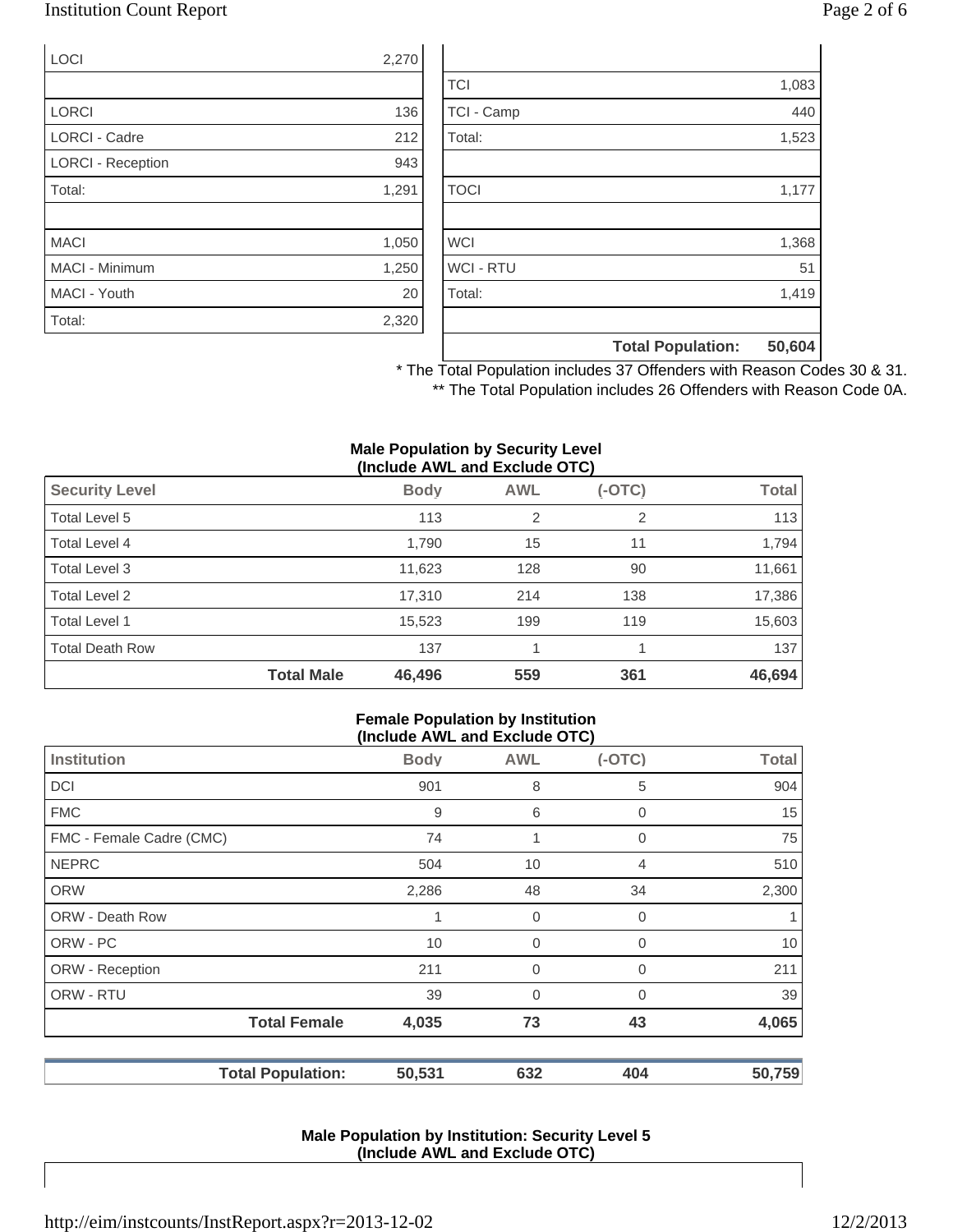# Institution Count Report Page 3 of 6

| Institution |                      | <b>Body</b> | <b>AWL</b> | $(-OTC)$ | <b>Total</b> |
|-------------|----------------------|-------------|------------|----------|--------------|
| <b>OSP</b>  |                      | 110         |            |          | 110          |
| <b>SOCF</b> |                      |             |            |          | ◡            |
|             | <b>Total Level 5</b> | 113         |            |          | 113          |

### **Male Population by Institution: Security Level 4 (Include AWL and Exclude OTC)**

| <b>Institution</b>       |                      | <b>Body</b>    | <b>AWL</b>       | $(-OTC)$            | <b>Total</b>   |
|--------------------------|----------------------|----------------|------------------|---------------------|----------------|
| ACI                      |                      | $\mathbf{1}$   | $\mbox{O}$       | $\mathbf 0$         | 1              |
| $ACI - PC$               |                      | 6              | $\mathbf 0$      | $\mathbf 0$         | $\,6$          |
| CRC                      |                      | $\overline{4}$ | $\boldsymbol{0}$ | $\mathbf 0$         | $\overline{4}$ |
| CRC - Reception          |                      | 5              | $\mathbf 0$      | $\mathbf 0$         | $\sqrt{5}$     |
| CRC - RTU                |                      | $\mathbf{1}$   | $\mathbf 0$      | $\mathbf 0$         | 1              |
| LECI                     |                      | 21             | $\mbox{O}$       | $\mathbf 0$         | 21             |
| LOCI                     |                      | $\overline{2}$ | $\mathbf 0$      | $\mathbf 0$         | $\overline{2}$ |
| LORCI                    |                      | $\sqrt{2}$     | $\mathbf 0$      | $\mathbf 0$         | $\mathbf{2}$   |
| <b>LORCI - Reception</b> |                      | 5              | 1                | 1                   | $\sqrt{5}$     |
| <b>MANCI</b>             |                      | 53             | $\mathbf{1}$     | $\mathbf{1}$        | 53             |
| <b>NCCI</b>              |                      | $\mathbf{1}$   | $\mathbf 0$      | $\mathsf{O}\xspace$ | $\mathbf{1}$   |
| NCI                      |                      | $\mathbf{1}$   | $\mathbf{1}$     | $\mathbf 0$         | $\overline{2}$ |
| OSP                      |                      | 350            | $\overline{2}$   | $\mathbf{1}$        | 351            |
| $\sf{PCI}$               |                      | 1              | $\mbox{O}$       | $\mathbf 0$         | 1              |
| <b>RCI</b>               |                      | 19             | $\mathbf{1}$     | $\mathbf{1}$        | 19             |
| SOCF                     |                      | 1,061          | $\,$ 6 $\,$      | $\,6\,$             | 1,061          |
| SOCF - RTU               |                      | 60             | $\mathbf 0$      | $\mathbf 0$         | 60             |
| <b>TCI</b>               |                      | 11             | $\boldsymbol{0}$ | $\mathbf 0$         | 11             |
| <b>TOCI</b>              |                      | 183            | $\overline{c}$   | $\mbox{O}$          | 185            |
| <b>WCI</b>               |                      | $\mathbf{1}$   | $\mathbf{1}$     | $\mathbf{1}$        | $\mathbf{1}$   |
| WCI - RTU                |                      | $\overline{2}$ | $\mathbf 0$      | $\mathbf 0$         | $\overline{2}$ |
|                          | <b>Total Level 4</b> | 1,790          | 15               | 11                  | 1,794          |

### **Male Population by Institution: Security Level 3 (Include AWL and Exclude OTC)**

| (include AWL and Exclude OTC) |             |            |             |              |  |  |
|-------------------------------|-------------|------------|-------------|--------------|--|--|
| Institution                   | <b>Body</b> | <b>AWL</b> | $(-OTC)$    | <b>Total</b> |  |  |
| <b>ACI</b>                    | 32          |            |             | 32           |  |  |
| ACI - PC                      | 78          | 0          | $\mathbf 0$ | 78           |  |  |
| <b>BECI</b>                   | 27          |            |             | 27           |  |  |
| CCI                           | 14          |            | $\Omega$    | 14           |  |  |
| CCI - Death Row               |             | $\Omega$   | $\Omega$    |              |  |  |
| CRC                           | 64          | 5          | 5           | 64           |  |  |
| CRC - Cadre                   | 222         | $\Omega$   | $\Omega$    | 222          |  |  |
| <b>CRC</b> - Reception        | 791         | 10         | 10          | 791          |  |  |
| CRC - RTU                     | 94          |            | 0           | 95           |  |  |
|                               |             |            |             |              |  |  |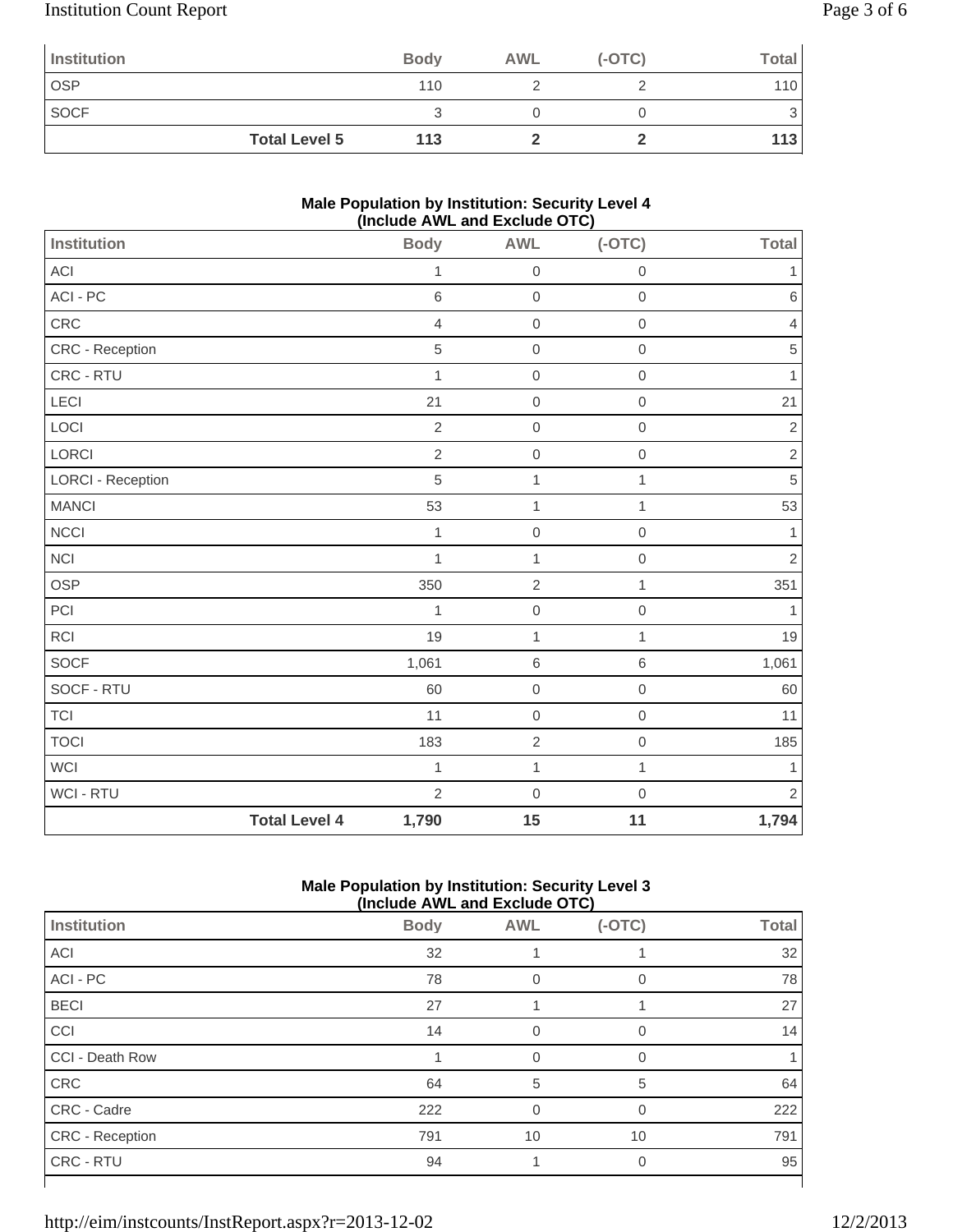# Institution Count Report Page 4 of 6

| <b>FMC</b>                        |                      | 13             | $\mathbf 0$    | $\mathbf 0$         | $13$           |
|-----------------------------------|----------------------|----------------|----------------|---------------------|----------------|
| FMC - Intensive Care - Male (CMC) |                      | $\overline{7}$ | $\mathbf 0$    | $\mathsf{O}\xspace$ | $\overline{7}$ |
| GCI                               |                      | $\overline{4}$ | $\mathbf 0$    | $\mathsf{O}\xspace$ | $\overline{4}$ |
| <b>LAECI</b>                      |                      | 22             | $\mathbf 0$    | $\mathsf{O}\xspace$ | 22             |
| LECI                              |                      | 2,251          | 20             | 16                  | 2,255          |
| LOCI                              |                      | 13             | $\mathbf 0$    | $\mathsf{O}\xspace$ | 13             |
| LORCI                             |                      | 74             | $\,6\,$        | $\,6$               | 74             |
| <b>LORCI - Cadre</b>              |                      | 200            | $\mbox{O}$     | $\mathsf{O}\xspace$ | 200            |
| <b>LORCI - Reception</b>          |                      | 345            | $\,6\,$        | $\mathfrak{S}$      | 348            |
| <b>MACI</b>                       |                      | $\mathsf 9$    | $\mbox{O}$     | $\mathsf{O}\xspace$ | 9              |
| MACI - Youth                      |                      | 5              | $\mathbf 0$    | $\mathsf{O}\xspace$ | 5              |
| <b>MANCI</b>                      |                      | 1,959          | 18             | 13                  | 1,964          |
| MCI                               |                      | 28             | $\mbox{O}$     | $\mathbf 0$         | 28             |
| <b>NCCI</b>                       |                      | 26             | $\mathbf 0$    | $\mathsf{O}\xspace$ | 26             |
| <b>NCI</b>                        |                      | 37             | $\overline{2}$ | $\mathsf{O}\xspace$ | 39             |
| OSP                               |                      | $\mathbf{1}$   | $\mathbf 0$    | $\mathsf{O}\xspace$ | $\mathbf{1}$   |
| PCI                               |                      | 51             | 3              | $\mathsf{O}\xspace$ | 54             |
| RCI                               |                      | 1,889          | 17             | $10$                | 1,896          |
| <b>RICI</b>                       |                      | 16             | $\mathbf 1$    | $\mathbf{1}$        | 16             |
| SCI                               |                      | 12             | $\sqrt{5}$     | $\overline{2}$      | 15             |
| <b>SOCF</b>                       |                      | 95             | $\mathbf 0$    | $\mathsf{O}\xspace$ | 95             |
| SOCF - RTU                        |                      | $\overline{4}$ | $\mathbf 0$    | $\mathsf{O}\xspace$ | $\overline{4}$ |
| <b>TCI</b>                        |                      | 947            | 15             | $10$                | 952            |
| TCI - Camp                        |                      | $\mathbf{1}$   | $\mathbf 0$    | $\mathsf{O}\xspace$ | $\mathbf{1}$   |
| <b>TOCI</b>                       |                      | 953            | $\,$ 6 $\,$    | $\overline{4}$      | 955            |
| WCI                               |                      | 1,289          | 11             | 8                   | 1,292          |
| WCI - RTU                         |                      | 49             | $\mathbf 0$    | $\mathsf{O}\xspace$ | 49             |
|                                   | <b>Total Level 3</b> | 11,623         | 128            | 90                  | 11,661         |

### **Male Population by Institution: Security Level 2 (Include AWL and Exclude OTC)**

|                    | $\mu$ . The process $\mu$ and $\mu$ and $\mu$ and $\mu$ |                |                |              |  |  |  |
|--------------------|---------------------------------------------------------|----------------|----------------|--------------|--|--|--|
| Institution        | <b>Body</b>                                             | <b>AWL</b>     | $(-OTC)$       | <b>Total</b> |  |  |  |
| ACI                | 566                                                     | $\overline{4}$ | 3              | 567          |  |  |  |
| ACI - PC           | 54                                                      | $\mathbf 0$    | $\mathbf 0$    | 54           |  |  |  |
| <b>ACI - RTU</b>   | 89                                                      | $\mathbf 0$    | 0              | 89           |  |  |  |
| <b>BECI</b>        | 1,453                                                   | 19             | 13             | 1,459        |  |  |  |
| <b>BECI - Camp</b> | $\overline{4}$                                          | $\mathbf 0$    | $\overline{0}$ | 4            |  |  |  |
| CCI                | 1,868                                                   | 21             | 12             | 1,877        |  |  |  |
| CRC                | 93                                                      | $\overline{2}$ | $\overline{2}$ | 93           |  |  |  |
| CRC - Cadre        | 52                                                      | $\mathbf 0$    | $\mathbf{0}$   | 52           |  |  |  |
| CRC - Reception    | 184                                                     | 3              | 2              | 185          |  |  |  |
| CRC - RTU          | 16                                                      | $\mathbf 0$    | 0              | 16           |  |  |  |
| <b>FMC</b>         | 16                                                      | $\overline{0}$ | $\overline{0}$ | 16           |  |  |  |
|                    |                                                         |                |                |              |  |  |  |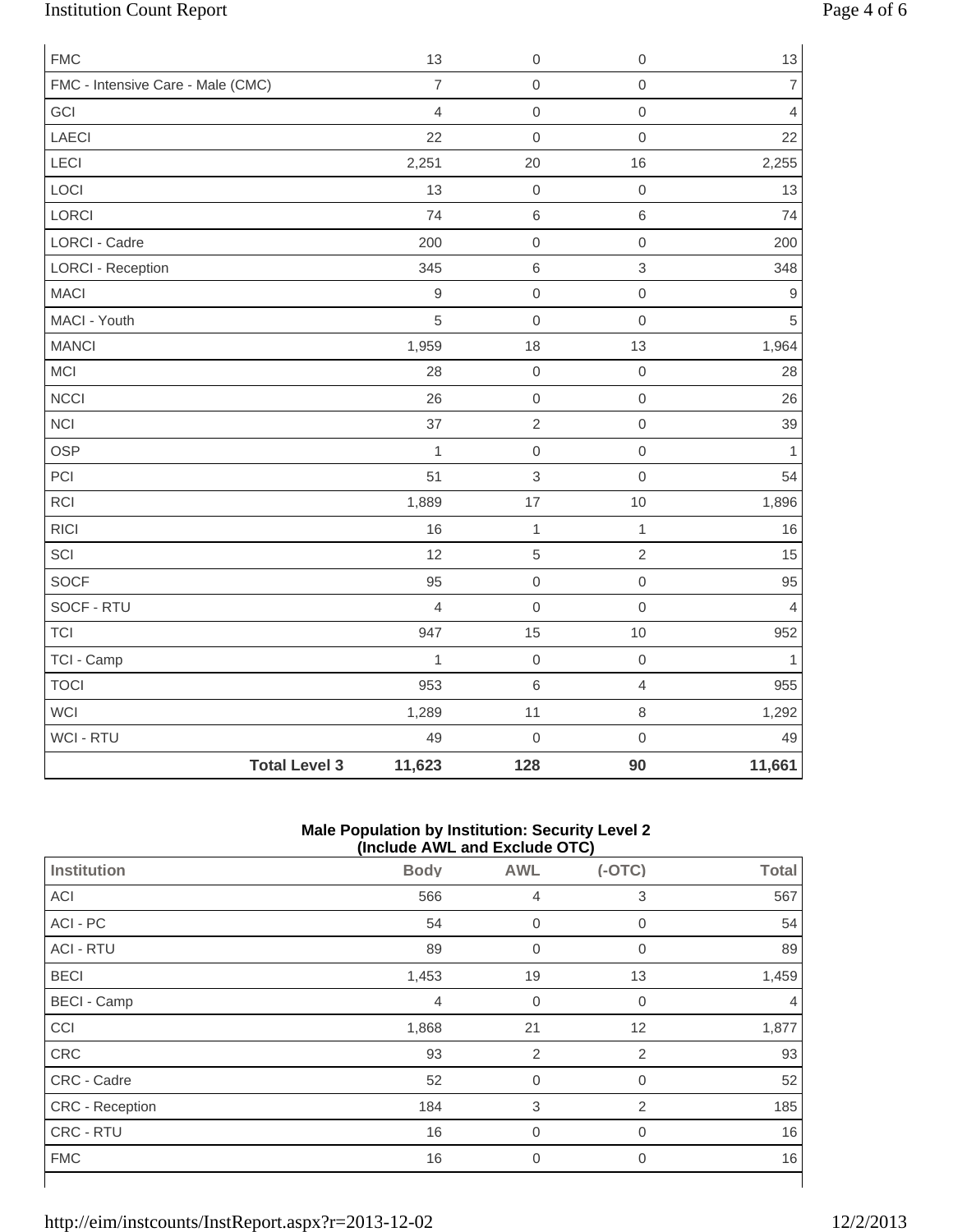# Institution Count Report Page 5 of 6

| FMC - Intensive Care - Male (CMC) |                      | 18             | $\boldsymbol{0}$ | $\mathbf 0$         | 18             |
|-----------------------------------|----------------------|----------------|------------------|---------------------|----------------|
| GCI                               |                      | 765            | $\overline{7}$   | 3                   | 769            |
| <b>GCI - RTU</b>                  |                      | $\mathbf{1}$   | $\mathbf 0$      | $\overline{0}$      | $\mathbf{1}$   |
| <b>LAECI</b>                      |                      | 1,397          | 21               | 17                  | 1,401          |
| LECI                              |                      | 88             | $\,$ 3 $\,$      | $\overline{2}$      | 89             |
| LOCI                              |                      | 1,104          | $\,8\,$          | $\,6$               | 1,106          |
| LORCI                             |                      | 38             | $\sqrt{2}$       | $\overline{2}$      | 38             |
| <b>LORCI - Cadre</b>              |                      | 8              | $\mathbf 0$      | $\mathbf 0$         | 8              |
| <b>LORCI - Reception</b>          |                      | 280            | $\hbox{9}$       | 8                   | 281            |
| <b>MACI</b>                       |                      | 1,041          | $\sqrt{5}$       | $\mathfrak{S}$      | 1,043          |
| MACI - Youth                      |                      | 15             | $\mbox{O}$       | $\mathsf{O}\xspace$ | 15             |
| <b>MANCI</b>                      |                      | 72             | $\mathbf{1}$     | $\mathbf{1}$        | 72             |
| MCI                               |                      | 1,732          | 24               | 16                  | 1,740          |
| MCI - Camp                        |                      | $\overline{2}$ | $\mathbf 0$      | $\mathbf 0$         | $\mathbf 2$    |
| <b>NCCI</b>                       |                      | 1,488          | 18               | 11                  | 1,495          |
| NCCI - Camp                       |                      | $\mathsf 3$    | $\mathbf 0$      | $\mathbf 0$         | $\mathfrak{S}$ |
| <b>NCI</b>                        |                      | 1,918          | 30               | 19                  | 1,929          |
| PCI                               |                      | 820            | 16               | $\overline{2}$      | 834            |
| <b>RCI</b>                        |                      | 110            | $\mathbf{1}$     | 1                   | 110            |
| <b>RICI</b>                       |                      | 709            | 10               | 5                   | 714            |
| SCI                               |                      | 1,104          | $\,8\,$          | $\,8\,$             | 1,104          |
| <b>TCI</b>                        |                      | 83             | $\overline{2}$   | $\overline{2}$      | 83             |
| <b>TOCI</b>                       |                      | 41             | $\boldsymbol{0}$ | $\mathbf 0$         | 41             |
| <b>WCI</b>                        |                      | 78             | $\mathbf 0$      | $\mathsf{O}\xspace$ | 78             |
|                                   | <b>Total Level 2</b> | 17,310         | 214              | 138                 | 17,386         |

#### **Male Population by Institution: Security Level 1 (Include AWL and Exclude OTC)**

| Institution                       | <b>Body</b>    | <b>AWL</b>       | .<br>$(-OTC)$  | <b>Total</b> |
|-----------------------------------|----------------|------------------|----------------|--------------|
| ACI                               | 723            | 5                |                | 727          |
| ACI - PC                          | 25             | $\overline{0}$   | $\overline{0}$ | 25           |
| <b>ACI - RTU</b>                  | 44             | $\mathbf 0$      | 0              | 44           |
| <b>BECI</b>                       | 749            | 18               | 11             | 756          |
| <b>BECI - Camp</b>                | 486            | $\overline{0}$   | $\mathbf 0$    | 486          |
| CCI                               | 805            | $\,$ 5 $\,$      | 3              | 807          |
| CRC                               | 52             | $\overline{2}$   | 2              | 52           |
| CRC - Cadre                       | $\overline{7}$ | $\boldsymbol{0}$ | 0              | 7            |
| CRC - Reception                   | 193            | 7                | 7              | 193          |
| CRC - RTU                         | 6              | $\boldsymbol{0}$ | 0              | 6            |
| <b>FMC</b>                        | 350            | $\,$ 3 $\,$      | 0              | 353          |
| FMC - Intensive Care - Male (CMC) | 14             | $\overline{0}$   | $\overline{0}$ | 14           |
| GCI                               | 491            | 9                | 6              | 494          |
| GCI - Camp                        | 750            | $\boldsymbol{0}$ | 0              | 750          |